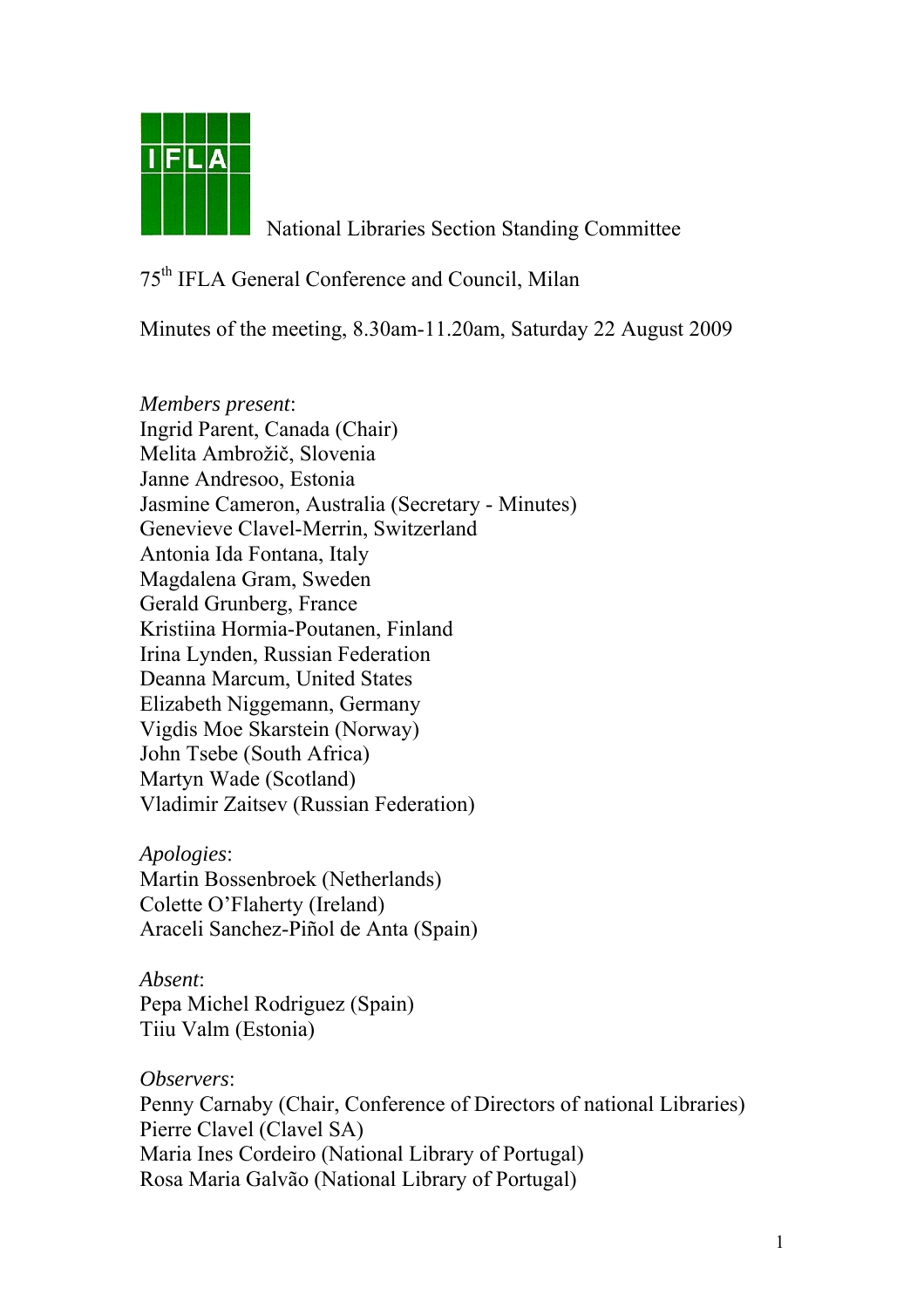Andrew Green (National Library of Wales) Erland Kolding Nielsen (National Library of Denmark) Kelly Moore (IFLA National Organisations and International Relations Special Interest Group) Ludmila Tikhonova (Russian State Library) N Varaprasad (National Library Board, Singapore) Ingeborg Verheul (IFLA Headquarters) Yan Xiangdong (National Library of China)

## 1. Welcome

The Chair welcomed members, observers and guests to the meeting. Those present were invited to introduce themselves and to note whether they were new, continuing or outgoing members of the Standing Committee or observers or guests.

Three apologies were noted: Martin Bossenbroek, Netherlands; Colette O'Flaherty, Ireland and Araceli Sanchez-Piñol de Anta, Spain. No apologies were tabled at the meeting.

## 2. Adoption of the agenda

The agenda was adopted without amendment. The Chair invited members to indicate if they wished to speak under Item 12, News from members and observers. It was noted that Kristiina Hormia-Poutanen, John Tsebe and Yan Xiangdong would report under this item.

At this point in the meeting Steve Bergen, Program Officer, Bill and Melinda Gates Foundation joined the meeting briefly to talk about the foundation's annual Access to Learning Award (ATLA). ATLA commenced in 2000 and each year US\$1m is awarded to a public library project outside the United States that provides free access to computers and the Internet. It was noted that libraries in the Commonwealth of Independent States were being encouraged to apply and that an ATLA brochure was available in Russian. Irina Lynden undertook to speak to the Russian Library Association about ATLA. An ATLA brochure was handed to all present.

3. Approval of the minutes from SC1, Quebec, 2008 The minutes were approved without amendment.

4. Report from the Chair on the Professional Committee and Governing Board meetings

The Chair highlighted several conference housekeeping issues: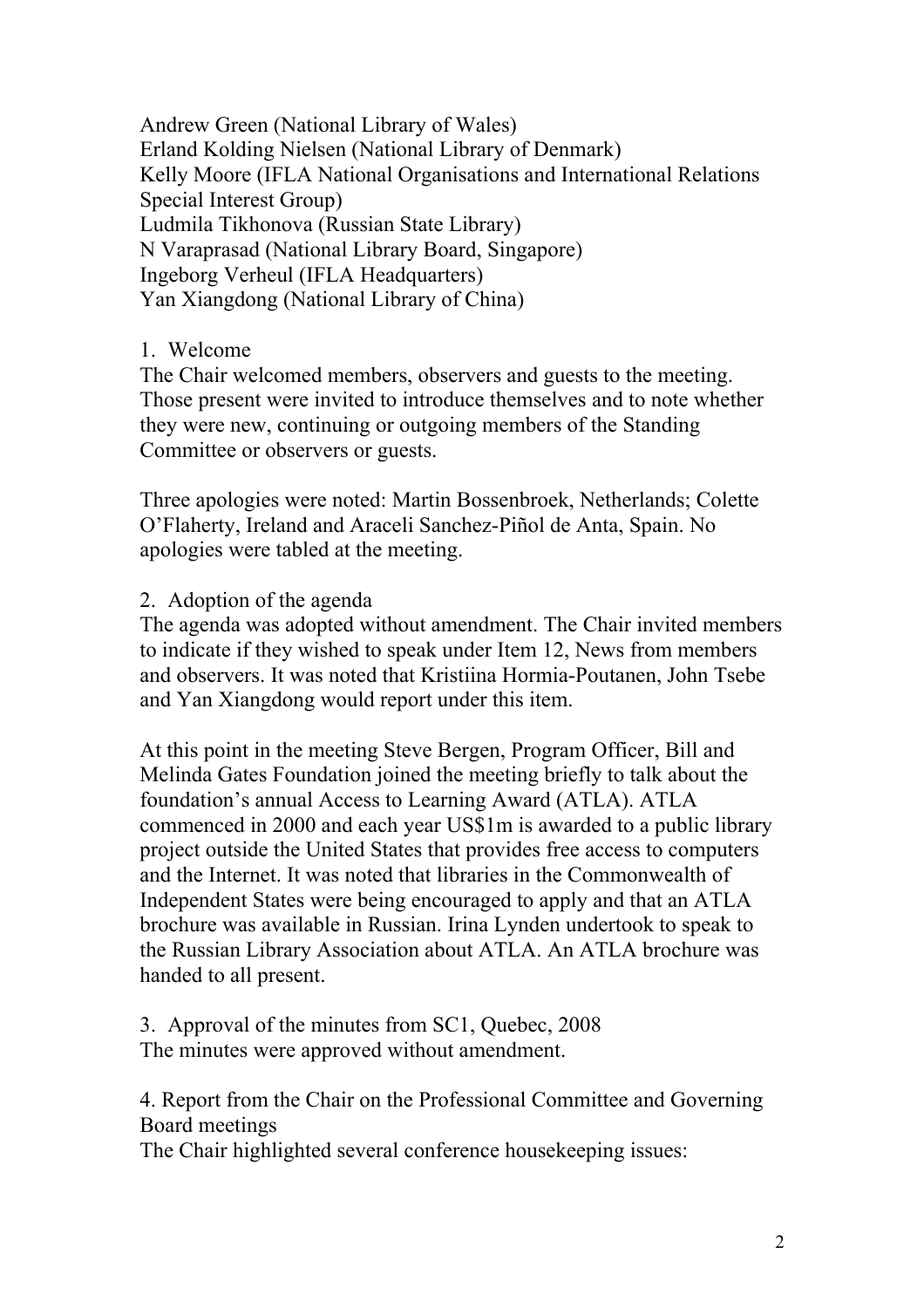- Conference badges must be worn at all times while in the Milan Convention Centre
- Voting papers are available for collection by voting members from the IFLA Office
- A session for newcomers will be held on Sunday at 1.45pm
- Over 3,200 delegates have registered for the conference, including 300 Italian delegates
- Conference badges must be left as surety when obtaining headsets for simultaneous translation services
- Wifi is not available in the conference centre, however, there will be Internet terminals available from Sunday

The Chair reported on a pre-conference workshop at which the issue of IFLA information in languages other than English was discussed. A recommendation will be made concerning improving the availability of IFLA documents in the seven official IFLA languages.

The Governing Board has approved an increase in the fee for IFLA membership of 2.3% from 2010. The Chair spoke about the difficult decision regarding cancellation of the 2010 conference in Brisbane, Australia and the relocation of the conference to Göteborg, Sweden. The decision was made on financial grounds as continuing with the conference in Australia would have resulted in a significant deficit for IFLA which relies on the conference to generate revenue for its activities. Goteborg was selected because preparations were already underway in Sweden to host a major library conference in 2012 and the groundwork for this could be readily channelled into preparation for the IFLA conference. While this is disappointing for delegates from Asia/Oceania the region will be offered an opportunity to host an IFLA conference in the near future.

Penny Carnaby noted that many librarians in the Asia/Oceania region cannot normally afford to attend IFLA and feel disadvantaged with the relocation of the 2010 conference to Europe. Communication with librarians in the region had not been satisfactory and this needed to be addressed as a matter of some urgency. N Varaprasad reiterated this and noted that the issue needed to be addressed. The Chair responded that the Governing Board has recognised the need for improved communication on the issue and that Claudia Lux, IFLA President and Ellen Tise, President-elect, were meeting with members of the Asia and Oceania Section on Sunday for discussions.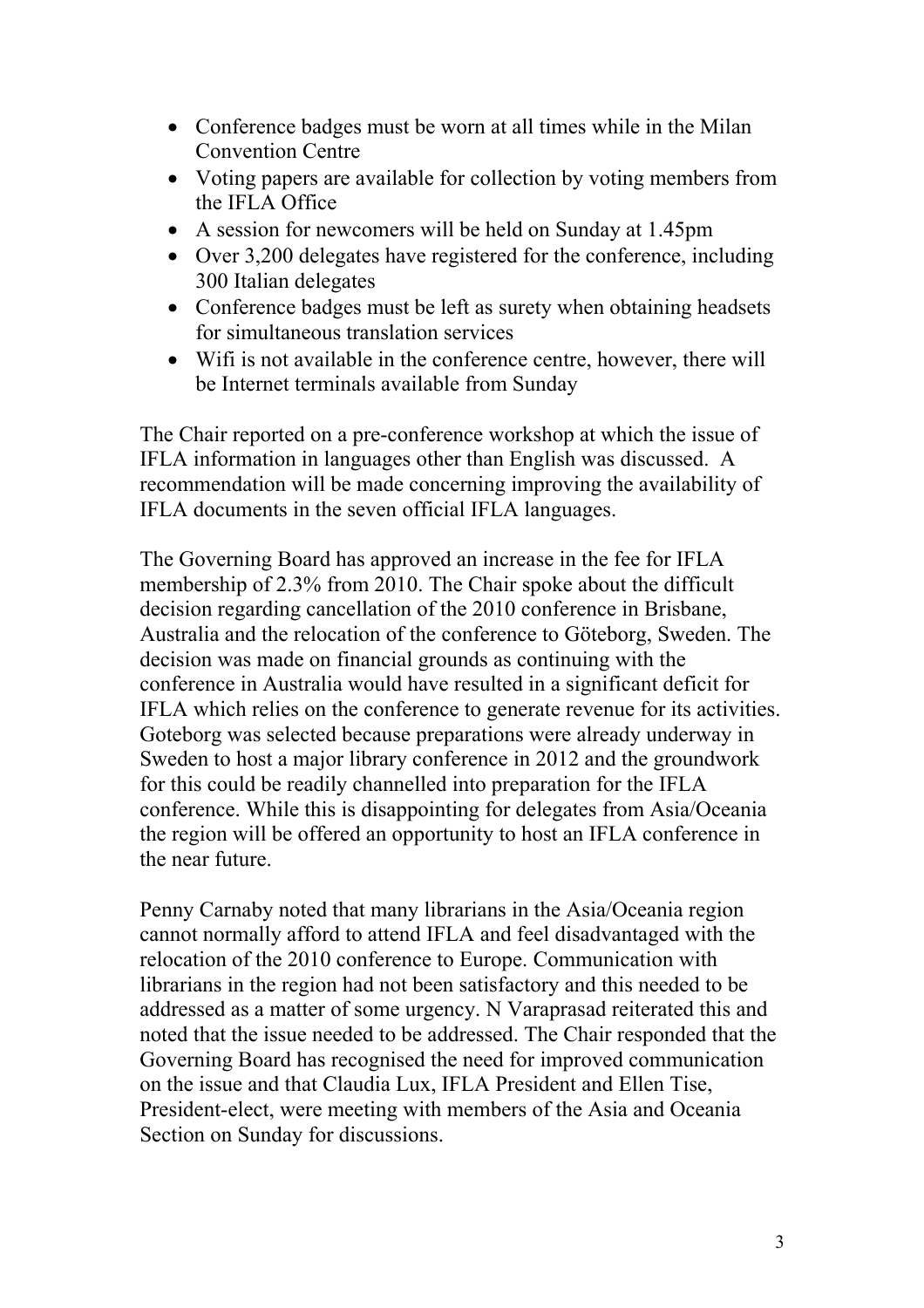5. Review of conference session and procedure for selecting a paper for publication

The Chair reminded members that the Section's conference session, *National Libraries in the Digital Age: Leadership and Collaboration*, comprised a keynote address from Penny Carnaby followed by three case studies presented by Martin Bossenbroek, Netherlands; Minna Karvonnen, Finland and Vigdis Moe Skarstein, Norway.

The Chair called for volunteers to select one of the papers for inclusion in the *IFLA Journal*. Magdalena Gram and Irina Lynden agreed to jointly recommend a paper for publication.

6. Update on the Online Directory of National Libraries by Pierre Clavel, Clavel SA

The Chair welcomed Pierre Clavel and invited him to provide an update on the online directory. Pierre referred members to a report tabled at the meeting. He drew attention to several aspects of the directory:

- The arrangement of the main list of libraries has been changed in line with Wikipedia rules and this has resulted in some negative comments on the fact that dependant territories do not have an entry in their own right. The main entry for each library is in English with the name of the library in other languages in brackets after the main entry. The entry for the Bibliothèque nationale de France is an exception.
- The content of individual pages varies considerably although use of the 'infobox' assists by standardising the presentation of basic information
- Changes in content are easily traced through the transaction page and vandalism is also traced in this way
- There has been good progress with the directory during the year although more remains to be done, for example assisting libraries to create and/or update directory entries and occasional checking for vandalism

In discussion following the update several points were noted:

- Some countries have more than one national library; this can be accommodated in the directory as there is no restriction on the number of lines under each country entry
- Wikipedia rules require that the name of the library appear first in English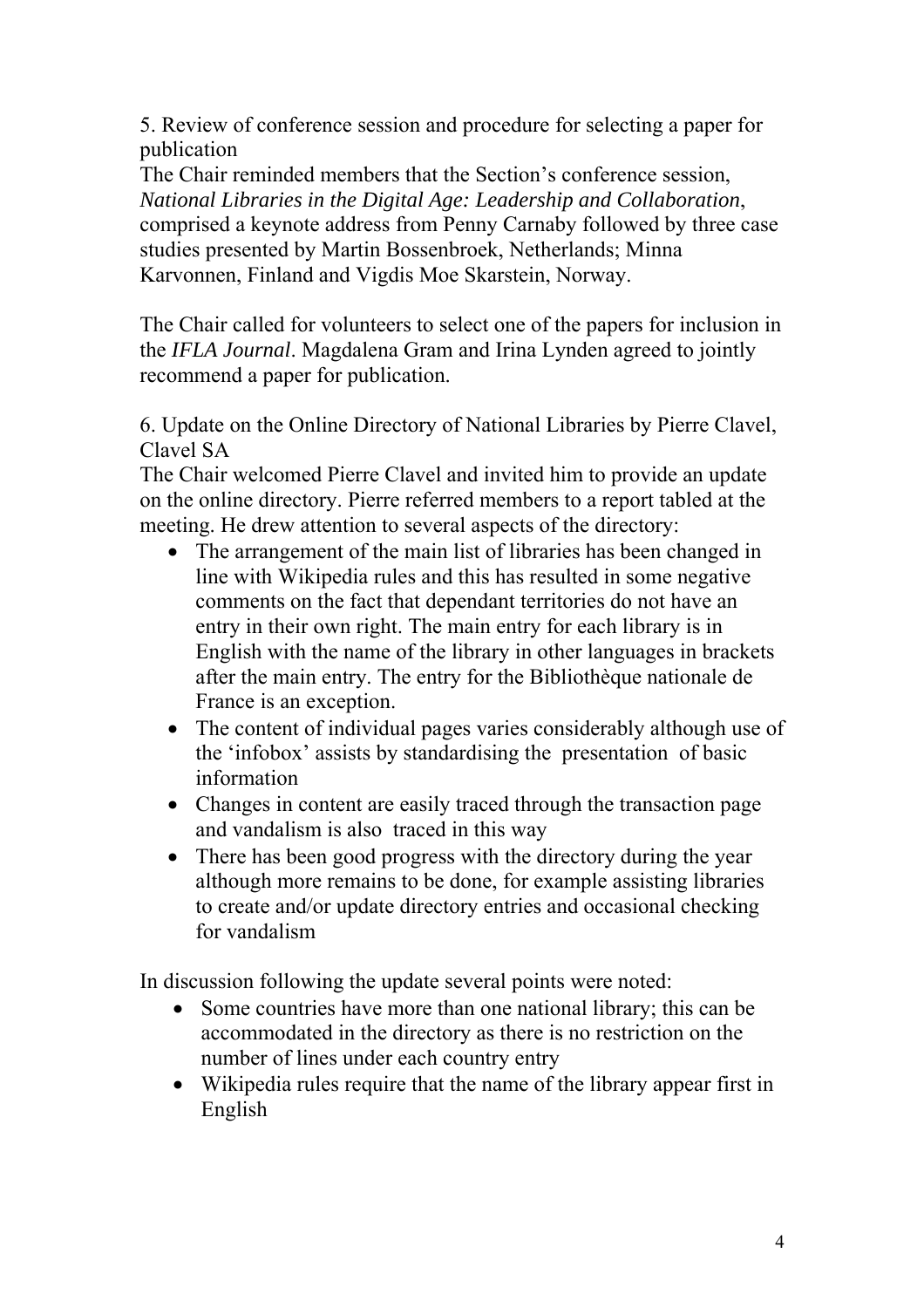- To ensure directory entries are updated regularly the directory could be on the agenda of both the Conference of Directors of National Libraries (CDNL) and its regional groups
- Use of the directory needs to be monitored through pageviews or other mechanisms
- The relationship with the IFLA website needs to be explored once it is fully functional.

Members supported a recommendation from the Chair that the Section's administrative funds of 610 Euros be used to engage Pierre to continue to work on the maintenance and development of the directory until December 2009. The list can be found at

[http://en.wikipedia.org/wiki/List\\_of\\_national\\_libraries](http://en.wikipedia.org/wiki/List_of_national_libraries) .

7. Report from the Chair of the Conference of Directors of National Libraries

Penny Carnaby reminded members that she and Ingrid Parent had met last year to look at ways that the Section and CDNL could work more closely together. This year's conference theme reflected one of CDNL's priorities, that of leadership in the digital age. This theme is also being taken up at the workshop organised for Tuesday 25 August by IFLA and the Italian Government. It was noted that the chairs of CDNL and the Section Standing Committee would continue to meet as appropriate to develop the relationship between both groups.

8. Update on IFLA Special Interest Group: National Organisations and International Relations

Kelly Moore, Chair of the National Organisations and International Relations Special Interest Group (NOIR SIG), reminded members that the concept of the NOIR SIG had been supported by the National Libraries Section at the IFLA conference in Durban. The National Libraries Section is now the sponsor of the NOIR SIG. Its terms of reference are available on the IFLA website at <http://www.ifla.org/en/about-noir> . A roundtable discussion session will be held on Tuesday at 1.45pm to determine a set of projects for members of the NOIR SIG to work on together in the coming year.

9. Election of the Chair, Secretary and Information Officer for 2009-2011 The Chair spoke about some of the achievements of the Section over the past four years, including the development of the development of the national libraries online directory, building closer ties with CDNL, contributing to the development of standards and training sessions and the establishment of the NOIR SIG.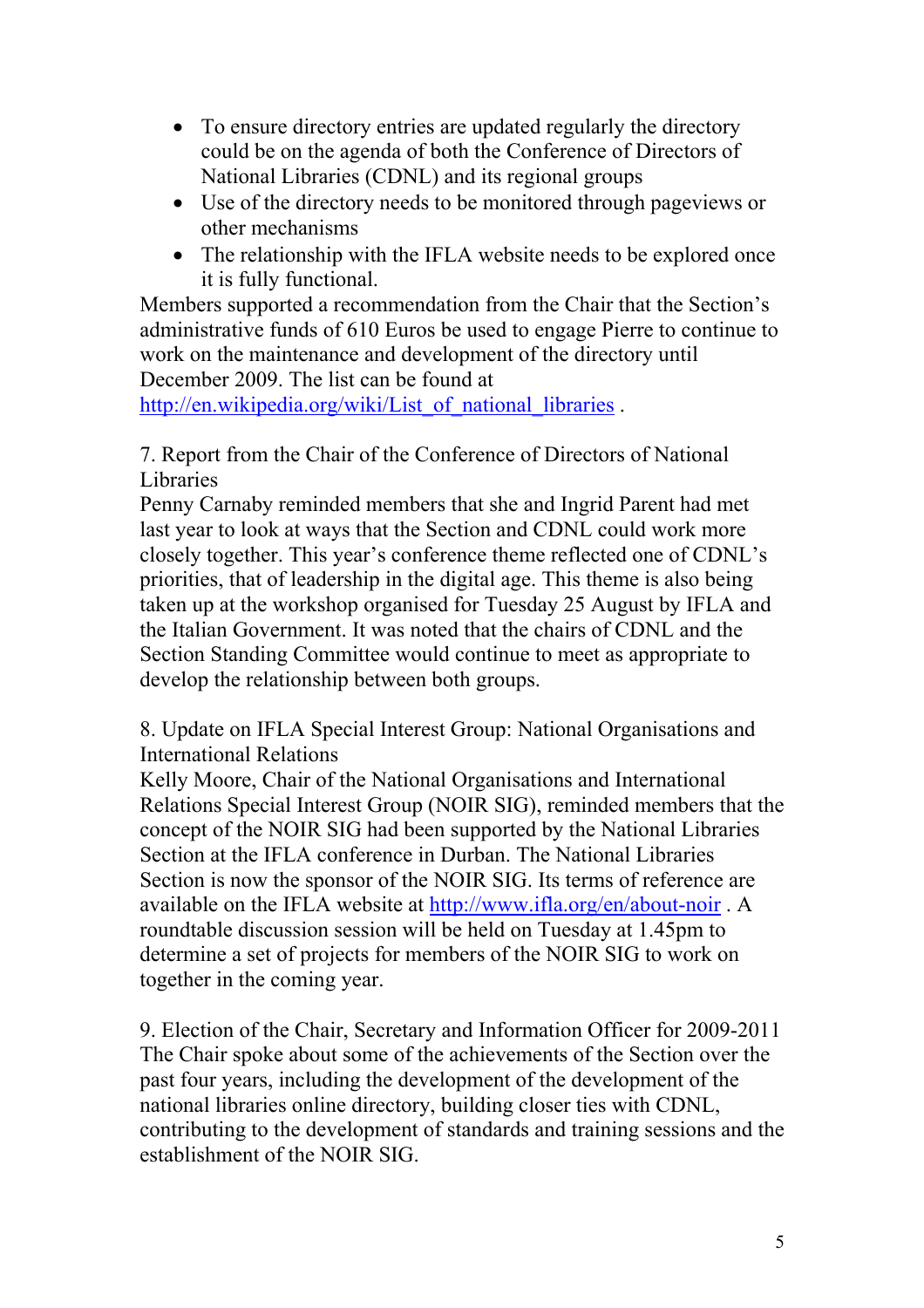The Chair noted that there were three nominations for three positions as follows:

Martyn Wade for position of Chair

Jasmine Cameron for position of Secretary

Genevieve Clavel-Merrin for position of Information Coordinator

Following a call for additional nominations members present at the meeting unanimously supported the election of the officers nominated above.

Jasmine Cameron expressed thanks to Ingrid Parent on behalf of members for her significant contribution to the Section as chair over the past four years.

Martyn Wade chaired the Standing Committee meeting from Item 10 onwards.

10. Discussion of conference session theme for IFLA Göteborg 2010 The Chair sought suggestions from members on topics for the Section's conference session in Goteborg, noting that the theme for Göteborg is 'Open access to knowledge: promoting sustainable progress.'

In discussion, open access emerged as a topic of interest to all members. It was agreed that the role of national libraries in relation to open access repositories and the issue of managing intellectual property rights and balancing this with open access should be explored further as potential conference themes. It was also agreed that a joint session with the Academic and Research Libraries Section should be pursued. The Chair called for volunteers to form a sub-committee to develop the topics further. Deanna Marcum agreed to oversee a sub-committee with Kristiina Hormia-Poutanen and Irina Lynden.

11. Strategic Directions for 2009-2011

Ingrid Parent noted that the theme of the in-coming IFLA President, Ellen Tise, is 'Access to knowledge' and that students at the University of Parma, Italy, are contributing to this through work relating to access to the 'tree of knowledge'. A link could be provided to this from the Strategic Directions when available. The Strategic Directions were supported without amendment.

12. News from members and observers Members reported on activities as follows: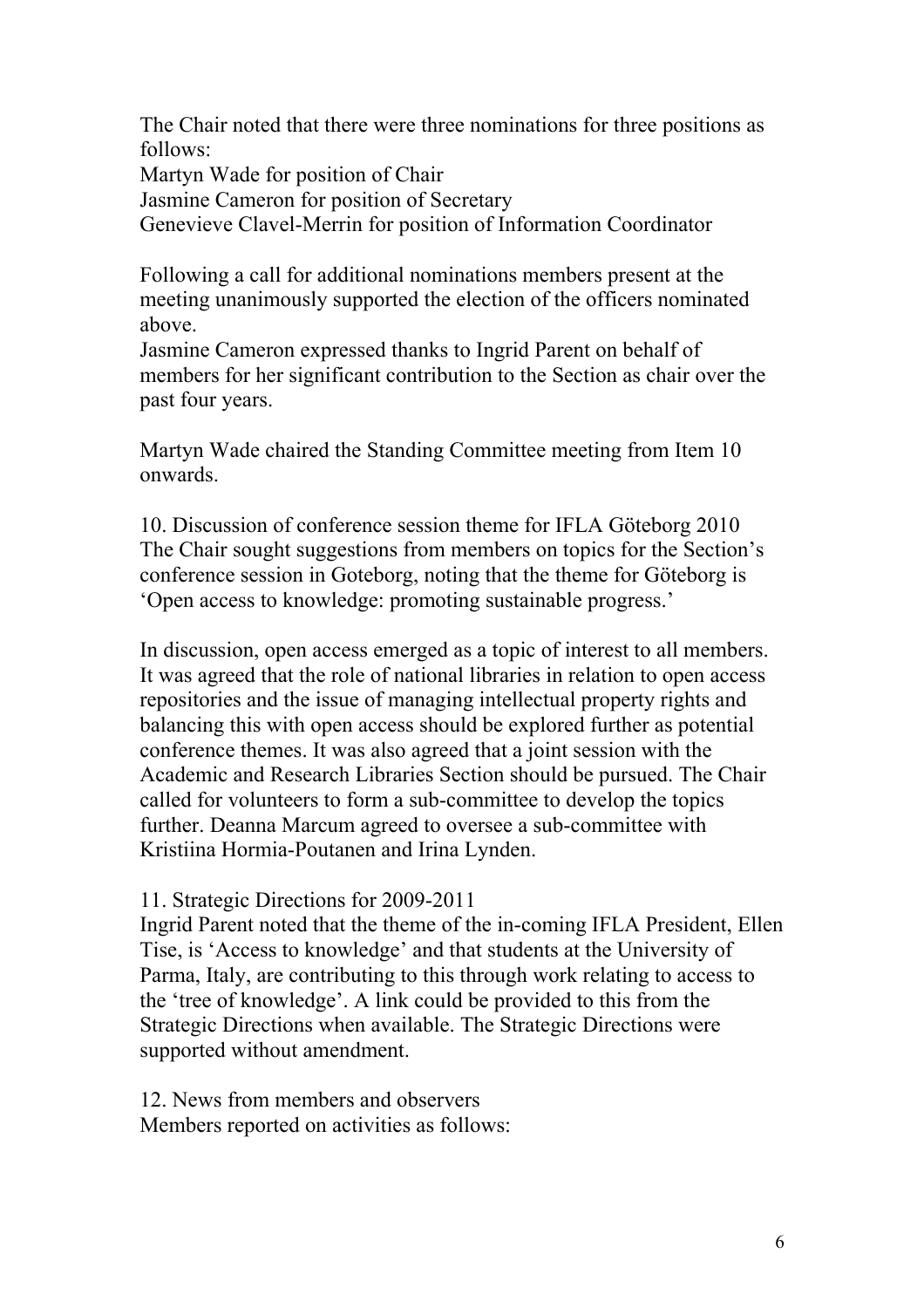*Finland*: Kristiina Hormia-Poutanen has been elected to the Executive Board of the Association of European Research Libraries (LIBER) and is chair of their Digitization and Resource Discovery steering committee.

*South Africa*: With support from the Department of Arts and Culture the National Library of South Africa is undertaking a project to reprint African classics in indigenous languages; the National Library of South Africa is leading an initiative to form a regional national libraries group and this will be the topic of a meeting in Gaborone, Botswana.

*Singapore*: The National Library of Singapore has reached agreement with Singaporean newspaper publishers to digitise within 20 years of publication. More information can be found at <http://newspapers.nl.sg/>.

*United States*: The Library of Congress is working with twenty four libraries of varying types and sizes to test RDA to determine the resource implications; a plan to require the deposit of born digital resources is currently in the public arena for comment but it anticipated that some form of deposit will be implemented at the end of the discussion period; the newspaper digitisation project, Chronicling America, has passed the 1m page mark.

*China*: The National Library of China will hold a symposium in September to celebrate its centenary. The symposium which is being held in collaboration with the National Libraries Section, will explore among other things cooperation between national libraries.

*Denmark*: The National Library of Denmark is participating in a ProQuest project called Early European Books involving the digitisation of works in the collection published between the  $15<sup>th</sup>$  century and the early  $18<sup>th</sup>$  century. The Library will receive a master copy which can be made available in Denmark and after ten years it can be released into the public domain.

*Russia*: The National Library of Russia will host an international conference on manuscripts in the digital age. For more information see <http://www.nlr.ru/tus/20091112/>.

*Norway*: The government has recently presented two white papers, one on the future of libraries and the other on how to care for digital heritage. The government has widened the mandate of the National Library of Norway which will now have responsibility for storing and preserving digital data for museums in Norway.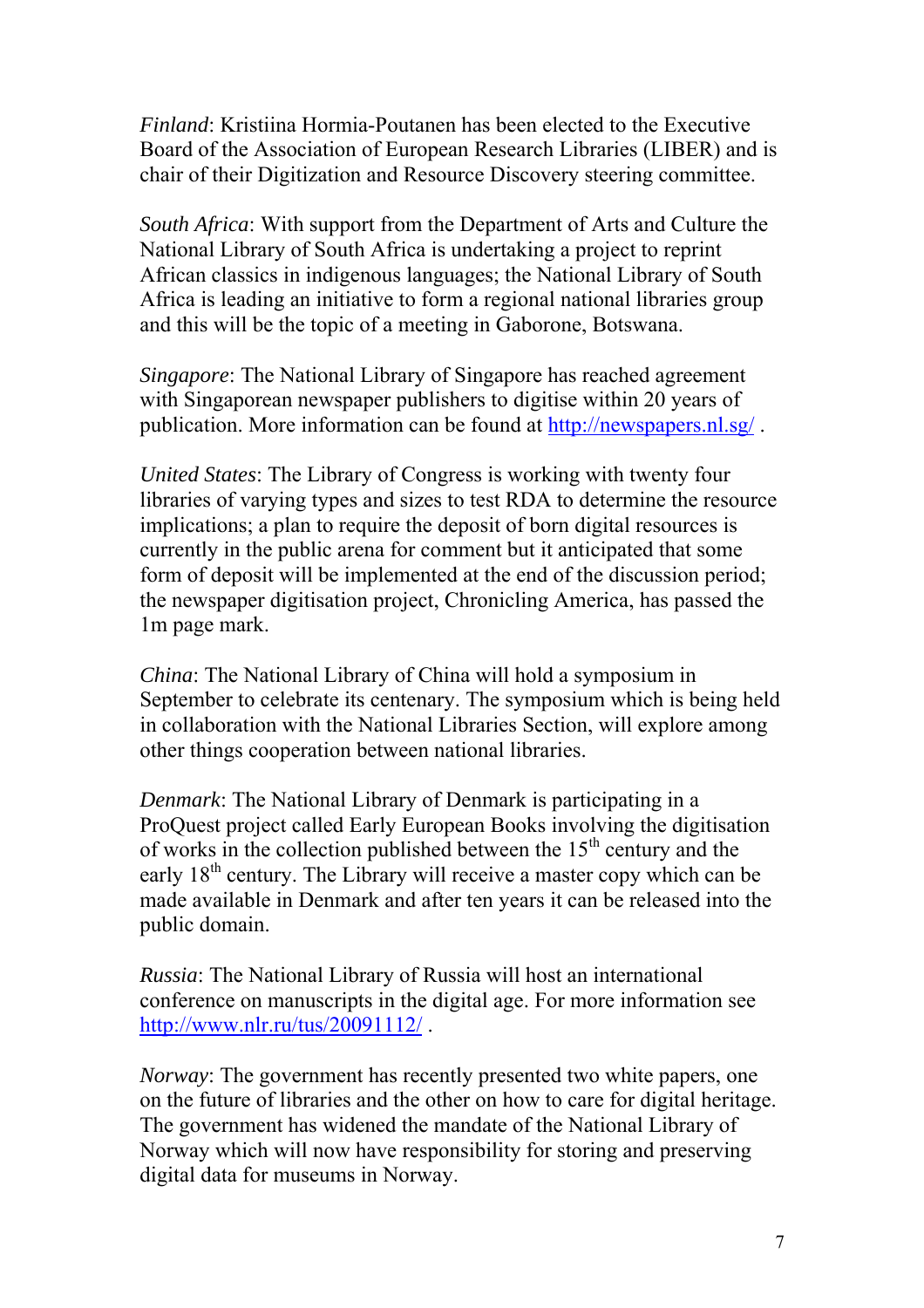*Slovenia*: A study of electronic usage has just been conducted and another study on the economic value of the National and University Library of Slovenia is about to commence.

*Italy*: The national libraries in Rome and Florence are now sharing responsibility for digital texts; a new FRBR cataloguing code has been published and is in use for the national bibliography.

*France*: The Bibliothèque nationale de France is looking for a partner for digitisation and is talking to a number of companies including Microsoft and Google.

*Estonia*: The Legal Deposit Act is under review and a proposal has been made for electronic pre-print files to be deposited with printed copies. This has received a positive response from publishers.

*Scotland*: The National Library of Scotland is working with other small national libraries to conduct research into the nature of national libraries in twenty years time. A market research company has conducted interviews with selected national libraries on this topic. A meeting of the 'small smart libraries group' will be held on Monday at 3pm to discuss this; the report will be made publicly available.

Ingrid Parent noted that the Bibliography Section has completed work on *National Bibliographies in the Digital Age: Guidance and New Directions*, available through the IFLA website, see [http://www.ifla.org/en/news/new-publication-national-bibliographies-in](http://www.ifla.org/en/news/new-publication-national-bibliographies-in-the-digital-age-guidance-and-new-directions)[the-digital-age-guidance-and-new-directions](http://www.ifla.org/en/news/new-publication-national-bibliographies-in-the-digital-age-guidance-and-new-directions) .

## 13. Other business

Genevieve Clavel-Merrin reported that there has been a delay in securing funding for a proposed workshop on national bibliography for French speaking West African libraries. Genevieve is in discussion with colleagues from the Bibliothèque nationale de France and the National Library of Mali on this issue. The National Libraries Section will be kept informed of any progress.

Elisabeth Niggemann raised the issue of creating metadata for digital works: while Google is giving access to works in digital form it is not interested in creating metadata for these works. The National Library of Germany is anticipating a requirement to create metadata for 600,000 digital works annually but cannot afford to do this through traditional